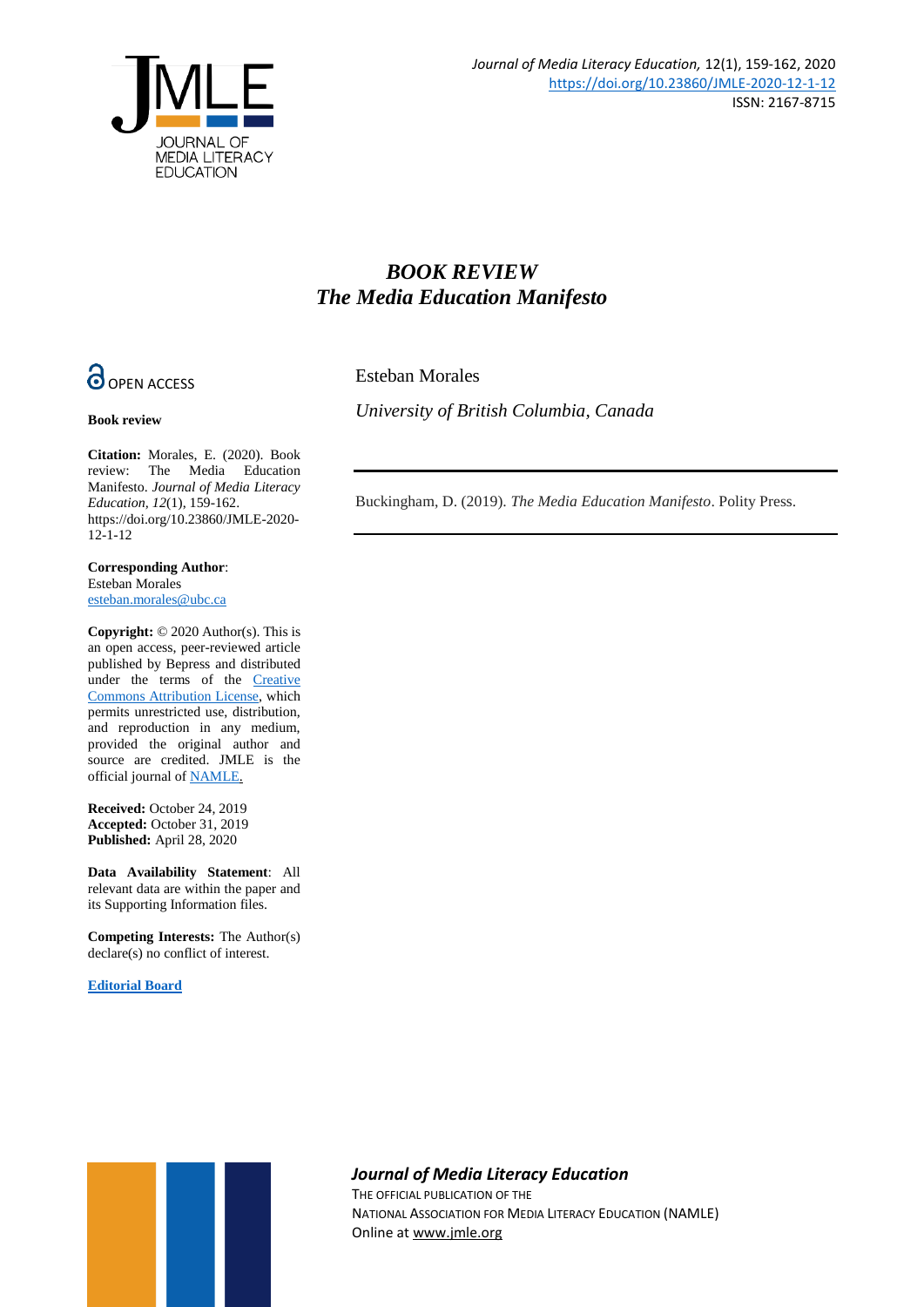Media, it would seem, is changing every time we blink. Moreover, this ever-changing media landscape appears to be at the core of many current issues that we are facing as a society. These issues include disinformation and fake news (Buckingham, 2019; Mason et al., 2018), the datafication of our personal information and social interactions (Livingstone, 2019; van Dijck, 2014), and children's increasing use of technology (Livingstone & Stoilova, 2019). If we, as individuals and part of society, want to understand, discuss and face these fast-changing challenges, we must be media literate. *The Media Education Manifesto* by David Buckingham intends to make us, the readers, recognize the urgency of this task.

David Buckingham, a renowned media scholar from the United Kingdom, draws from his experience and expertise to write a compelling case for the promotion of critical media education. The author defines media literacy beyond the mere access and use of media devices and forms to also include "in-depth critical understanding of how these media work, how they communicate, how they represent the world, and how they are produced and used" (p. 3). The book is intended for anyone involved or interested in media and/or education, including both practitioners (either as students, teachers or parents) and scholars. The author has two objectives: first, he seeks to explain why we need critical media literacy, laying out its basic principles and aims; second, he proposes a "plan of action" in which he describes methodological tools to promote and exercise critical media literacy.

The first section of the book outlines the limitations of some of the previous visions of media education, focused on either the risks or the benefits that are inherent to media. This approach, Buckingham argues, presents a deterministic view of the role of technology in society and does not allow us to understand critically the complex relation of media and us, the users and producers. Further, it tends to dichotomize a world vision that is either inside or outside media. He proposes then to change the focus from media (as a noun) to mediation (as an ongoing process). This view leads to a wider vision of the complex and nuanced factors that determine the relation of media and society.

One aspect that is worth highlighting from this section is Buckingham's explanation of the complicated relationship between media education and policy. The author explains how, on one hand, media literacy has been regarded as an alternative to state regulation, which has led to the passing of the responsibility to the individuals instead of the government. On the other

hand, some experts and policymakers have emphasized strong media regulation (see, for example, MacBride, 2017), without contemplating media literacy as a way to empower citizens. He argues that both visions must go hand-by-hand, and that promoting media literacy allows people to "exercise a degree of power and control that we might otherwise be denied" (p. 39). For Buckingham, being media literate includes both an individual vision of media and a collective view of its implications in society.

After discussing why a critical approach to media literacy is needed, the second section of the book focuses on Buckingham's plan of action. Buckingham views critical thinking about media as a reflexive and dialogical process, where students must constantly ask about their "own preconceptions, interpretations and conclusions" (p. 55). In order to think critically of media (including but not limited to digital media), he proposes four concepts as tools of analysis in media education: *media language* (including how language is used in each medium and how it is used to convey meaning); *representation* (talking about what is being represented, how it is being represented and who is being represented); *production* (talking about how the media is created and distributed, who is involved and how they are profiting from it); and *audiences* (including how audiences are reached, assumptions that are made about audiences, how media is being accessed, and who is using the media). Then he proposes three dimensions of how media education must be approached pedagogically: *reading* (textual analysis), *writing* (creative production) and *contextual analysis* (understanding the broader social context). This complete framework is not meant to be a "monolithic account of media power" (p. 63), but a set of guiding questions that act as critical tools for the promotion of critical media education.

While Buckingham's book effectively illustrates the need for media literacy and outlines some essential elements that should be a part of a comprehensive plan for action, two critiques could be made of *The Media Education Manifesto*. First, further explanation is needed to understand how these critical tools can be adjusted to different contexts, especially those that vary from the author's experience in the United Kingdom. An example is Latin America, where the realities of media and education are different in many aspects to other regions of the world, as exemplified by Mateus et al. (2020). Second, while the author recognizes that there is a difference between critical literacy and action, saying that "media education seeks to promote critical